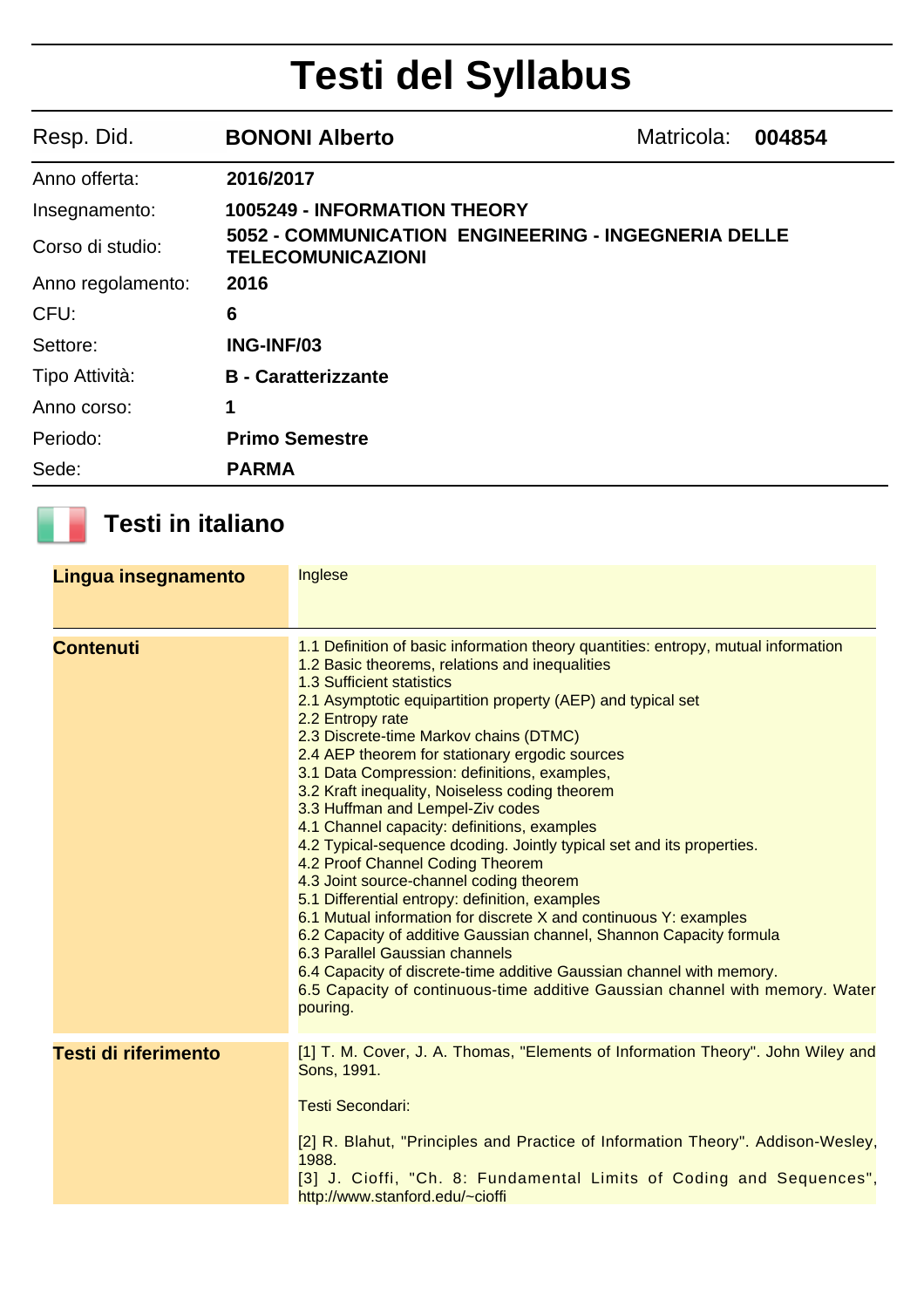| <b>Obiettivi formativi</b>                        | L'obiettivo del corso è fornire allo studente la capacità di comprendere<br>ed applicare le regole di base della teoria dell'informazione, e in particolare:<br>- il significato "fisico" delle principali grandezze entropia e informazione mutua e le<br>loro inter-relazioni<br>- il concetto di sequenze tipiche e il loro ruolo nella compressione dei dati<br>- il concetto di capacità di canale<br>Le capacità di applicare le conoscenze sopra elencate risultano<br>essere in particolare:<br>- progettare ed analizzare codici di compressione dei dati<br>- calcolare la capacità di un canale di trasmissione |
|---------------------------------------------------|----------------------------------------------------------------------------------------------------------------------------------------------------------------------------------------------------------------------------------------------------------------------------------------------------------------------------------------------------------------------------------------------------------------------------------------------------------------------------------------------------------------------------------------------------------------------------------------------------------------------------|
| <b>Prerequisiti</b>                               | Vedi testo inglese                                                                                                                                                                                                                                                                                                                                                                                                                                                                                                                                                                                                         |
| <b>Metodi didattici</b>                           | Didattica frontale 42 ore. Esercitazioni 6 ore. Esercizi assegnati per casa.                                                                                                                                                                                                                                                                                                                                                                                                                                                                                                                                               |
| <b>Altre informazioni</b>                         | Vedi testo inglese                                                                                                                                                                                                                                                                                                                                                                                                                                                                                                                                                                                                         |
| <b>Modalità di verifica</b><br>dell'apprendimento | Esami solo orali. Dettagli nel testo inglese.                                                                                                                                                                                                                                                                                                                                                                                                                                                                                                                                                                              |
| Programma esteso                                  | Vedi testo inglese.                                                                                                                                                                                                                                                                                                                                                                                                                                                                                                                                                                                                        |



## **Testi in inglese**

| Lingua insegnamento         | <b>Course Language</b>                                                                                                                                                                                                                                                                                                                                                                                                                                                                                                                                                                                                                                                                                                                                                                                                                                                                                                                                                                                                                                                                           |  |
|-----------------------------|--------------------------------------------------------------------------------------------------------------------------------------------------------------------------------------------------------------------------------------------------------------------------------------------------------------------------------------------------------------------------------------------------------------------------------------------------------------------------------------------------------------------------------------------------------------------------------------------------------------------------------------------------------------------------------------------------------------------------------------------------------------------------------------------------------------------------------------------------------------------------------------------------------------------------------------------------------------------------------------------------------------------------------------------------------------------------------------------------|--|
|                             | <b>English</b>                                                                                                                                                                                                                                                                                                                                                                                                                                                                                                                                                                                                                                                                                                                                                                                                                                                                                                                                                                                                                                                                                   |  |
| <b>Contenuti</b>            | 1.1 Definition of basic information theory quantities: entropy, mutual information<br>1.2 Basic theorems, relations and inequalities<br>1.3 Sufficient statistics<br>2.1 Asymptotic equipartition property (AEP) and typical set<br>2.2 Entropy rate<br>2.3 Discrete-time Markov chains (DTMC)<br>2.4 AEP theorem for stationary ergodic sources<br>3.1 Data Compression: definitions, examples,<br>3.2 Kraft inequality, Noiseless coding theorem<br>3.3 Huffman and Lempel-Ziv codes<br>4.1 Channel capacity: definitions, examples<br>4.2 Typical-sequence dcoding. Jointly typical set and its properties.<br>4.2 Proof Channel Coding Theorem<br>4.3 Joint source-channel coding theorem<br>5.1 Differential entropy: definition, examples<br>6.1 Mutual information for discrete X and continuous Y: examples<br>6.2 Capacity of additive Gaussian channel, Shannon Capacity formula<br>6.3 Parallel Gaussian channels<br>6.4 Capacity of discrete-time additive Gaussian channel with memory.<br>6.5 Capacity of continuous-time additive Gaussian channel with memory. Water<br>pouring. |  |
| <b>Testi di riferimento</b> | Textbook:<br>[1] T. M. Cover, J. A. Thomas, "Elements of Information Theory". John Wiley and<br>Sons, 1991.                                                                                                                                                                                                                                                                                                                                                                                                                                                                                                                                                                                                                                                                                                                                                                                                                                                                                                                                                                                      |  |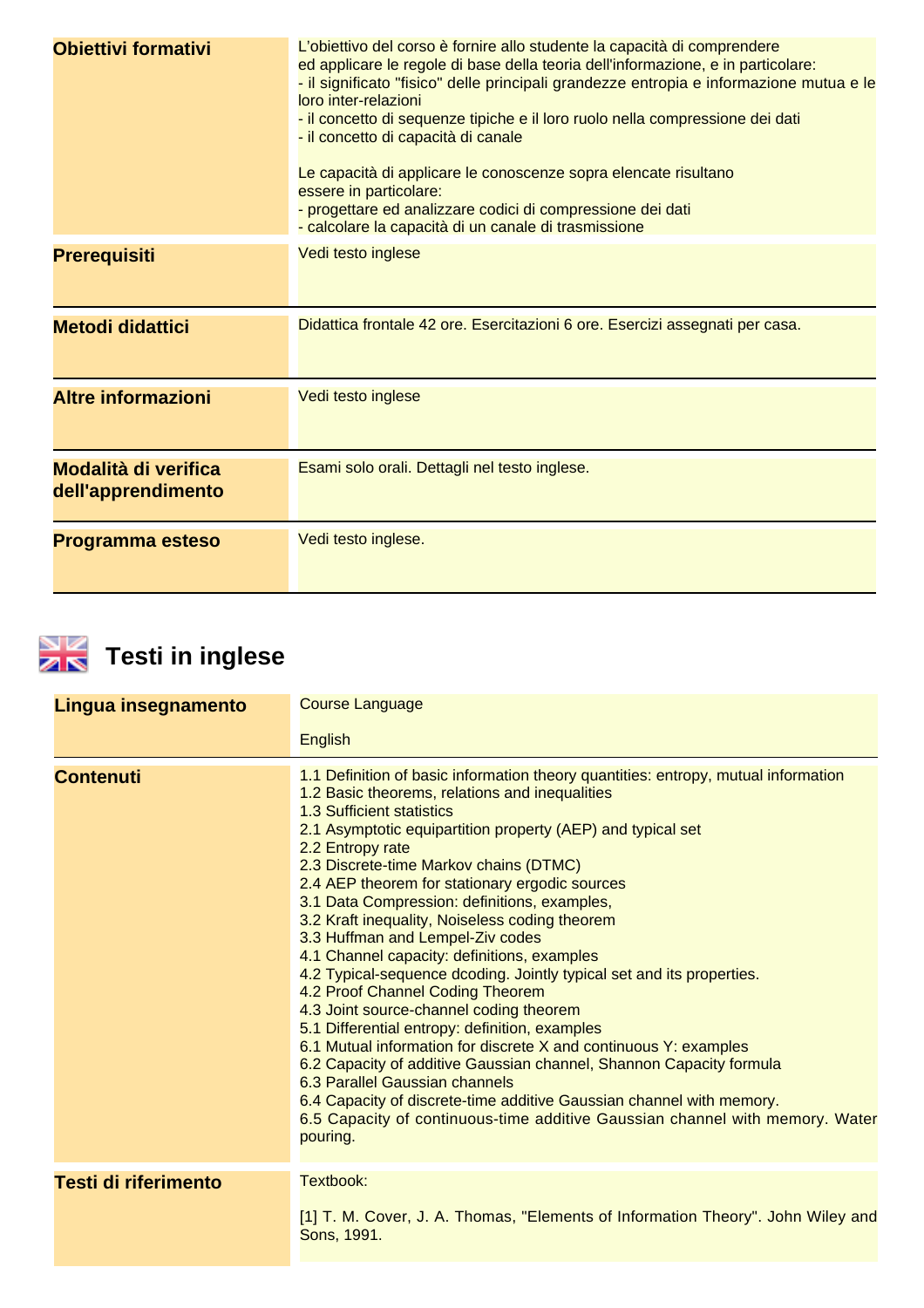| <b>Complementary Reading</b><br>[2] R. Blahut, "Principles and Practice of Information Theory". Addison-Wesley,<br>1988.<br>[3] J. Cioffi, "Ch. 8: Fundamental Limits of Coding and Sequences",<br>http://www.stanford.edu/~cioffi                                                                                                                                                                                                                                                                                                                                                                                                                                                                                                                                                                                                                                                                                                                                                                                                                                                                                                                                                                                |
|-------------------------------------------------------------------------------------------------------------------------------------------------------------------------------------------------------------------------------------------------------------------------------------------------------------------------------------------------------------------------------------------------------------------------------------------------------------------------------------------------------------------------------------------------------------------------------------------------------------------------------------------------------------------------------------------------------------------------------------------------------------------------------------------------------------------------------------------------------------------------------------------------------------------------------------------------------------------------------------------------------------------------------------------------------------------------------------------------------------------------------------------------------------------------------------------------------------------|
| <b>Course Objectives</b><br>Objective of the course is to provide the student with the ability to understand and<br>apply the basic rules of information theory, and in particular:<br>- the physical meaning of the main information quantities, namely, entropy and<br>mutual information and their inter-relationships<br>- the concept of typical sequences and their role in data compression<br>- the concept of channel capacity<br>The abilities in applying the above-mentioned knowledge are in particular in the:<br>- design and analysis of data compression codes<br>- calculation of the capacity of a given transmission channel                                                                                                                                                                                                                                                                                                                                                                                                                                                                                                                                                                  |
| <b>Pre-requisistes</b><br>A first course in basic probability theory                                                                                                                                                                                                                                                                                                                                                                                                                                                                                                                                                                                                                                                                                                                                                                                                                                                                                                                                                                                                                                                                                                                                              |
| <b>Teaching Methodology</b><br>Classroom teaching, 42 hours. In-class problem solving, 6 hours.<br>Homeworks assigned weekly.                                                                                                                                                                                                                                                                                                                                                                                                                                                                                                                                                                                                                                                                                                                                                                                                                                                                                                                                                                                                                                                                                     |
| <b>Office Hours</b><br>Monday 11:30-13:30 (Scientific Complex, Building 2, floor 2, Room 2/19T).                                                                                                                                                                                                                                                                                                                                                                                                                                                                                                                                                                                                                                                                                                                                                                                                                                                                                                                                                                                                                                                                                                                  |
| <b>Exams</b><br>Oral only, to be scheduled on an individual basis. When ready, please contact the<br>instructor by email alberto.bononi[AT]unipr.it by specifying the requested date. The<br>exam consists of solving some proposed exercises and explaining theoretical<br>details connected with them, for a total time of about 1 hour. You can bring your<br>summary of important formulas in an A4 sheet to consult if you so wish. To get<br>userid and password, please send an email to the instructor from your account<br>nome@studenti.unipr.it.                                                                                                                                                                                                                                                                                                                                                                                                                                                                                                                                                                                                                                                       |
| Syllabus (every class $= 2$ hours)<br><b>CLASS 1:</b><br>Intro:<br>Course organization, objectives, textbooks, exam details. Sneaky preview of the<br>course, motivations, applications. Assigned Reading of Ch.1 of textbook. Physical<br>justification and definition of entropy. Examples of entropy calculation. Up to sec.<br>2.1.<br><b>CLASS 2:</b><br>Definition of joint and conditional entropy, eample 2.2.1. Relative entropy, mutual<br>information and their relation. Chain rules for PMFs and entropy.<br><b>CLASS 3:</b><br>Relative conditional entropy, conditional mutual information, chain rules for D and I.<br>Inequalities for D and I. max and min of H, $H(X Y) \leq H(X)$ and generalizations.<br>Convex functions. Jensen's inequality, examples.<br>CLASS 4:<br>first hour: logsum inequality, convexity of D, concavity of H. concavity of I in $p(x)$<br>and convexity in $p(y x)$ . Exercise: mixing increases entropy. second hour: Definition<br>of Markov chain and first properties for 3 random variables (RV) X, Y, Z. Data<br>processesng inequality. Counterexample.<br><b>CLASS 5:</b><br>first hour: sufficient statistics: definition in terms of mutual information. |
|                                                                                                                                                                                                                                                                                                                                                                                                                                                                                                                                                                                                                                                                                                                                                                                                                                                                                                                                                                                                                                                                                                                                                                                                                   |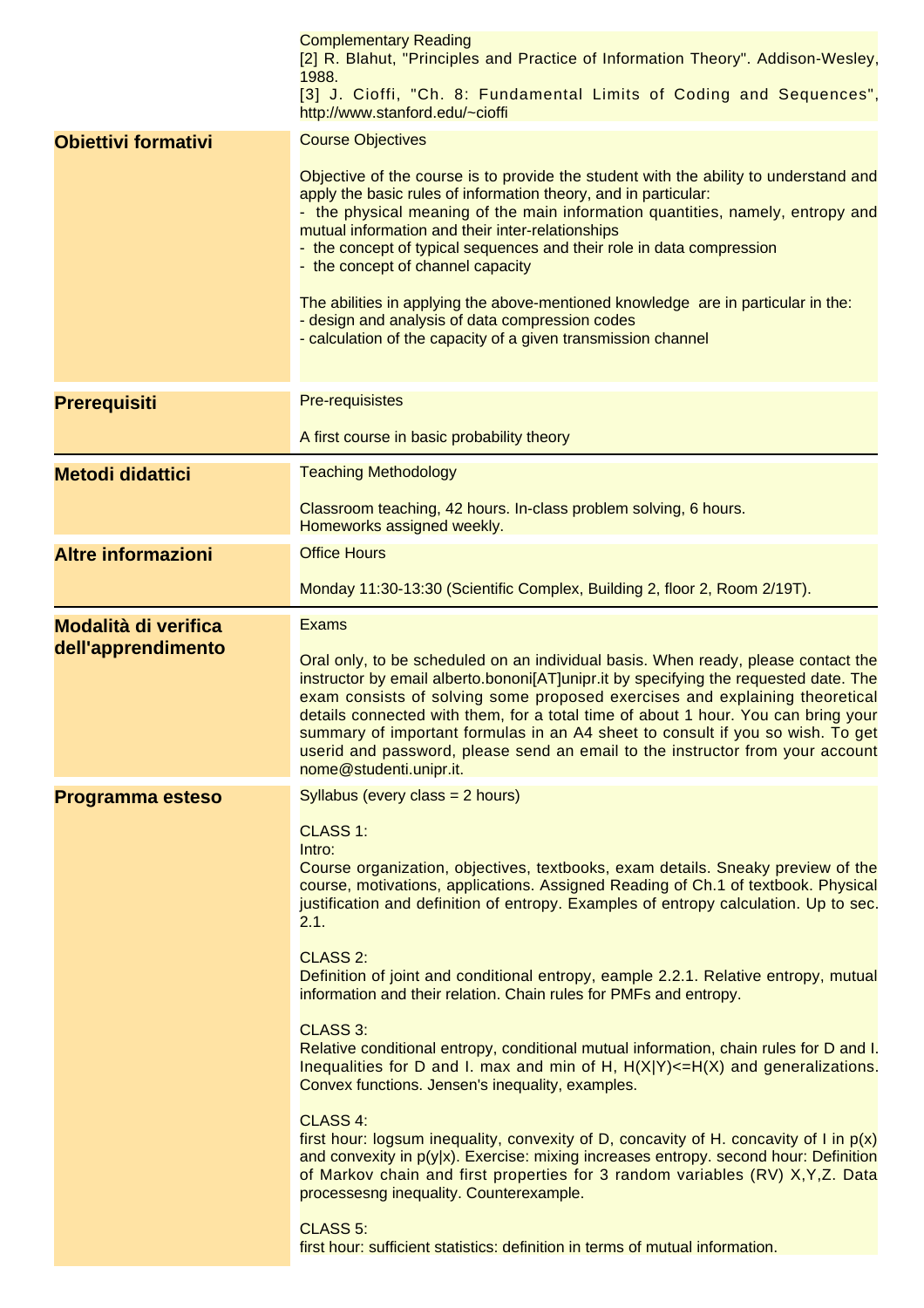Examples: number of successes in repeated trials; sample mean in estimation of common mean in a vector of independent gaussian RVs. Sufficient statistics and hypothesis testing: factorization theorem. Second hour: Fano inequality. Exercise 2.32.

#### CLASS 6:

Exercises 2.5, 2.4, 2.27, 2.30 (after brief introduction to the method of Lagrange multipliers), 2.21.

#### CLASS 7:

Ch 3 asymptotic equipartition property (AEP): introduction. Probability theory refresher: i.p. convergence, Chebychev inequality, Weak law of large numbers, AEP. Typical set and properties. Example with binary sequences.

#### CLASS 8:

first hour: relation among Typical set and high-probability sets. Theorem 3.3.1. second hour: Problem solving: Exercises 3.8, 3.9. Ch 4: Entropy rates: introduction. Definition of discrete-time stochastic process and stationarity.

#### CLASS 9:

first hour: introduction to discrete-time Markov chains (DTMC): transition matrix, updatge law (Chapman-Kolmogorov), stationary distribution. Two-state example: state diagram, evolution towards limit distribution. Evaluation with flux balancing. second hour: Entropy rates H and H'. H=H' for stationary processes. Statement of AEP theorem for stationary ergodic sources (Shannon/Breiman/McMillan). Explicit evaluation of H for DTMC. Examples.

#### CLASS 10:

Doubly-stochastic matrices and uniform steady-state distribution. Connections with entropy as defined in statistical thermodynamics: DTMC on microstates with doublystochastic transition matrix. Entropy increases towards steady-state distribution entropy. Example 4 (eq 4.50-4.52). Hidden Markov models (HMM): entropy rate.

#### CLASS 11:

Problem solving: Ex. 4.1 mixing increases entropy. Conditions for observable Y in a HMM sian una DTMC. examples where Y is not a DTMC. Point a. of Ex. 4.18 on Entropy Rate of stationary but not ergodic process.

#### CLASS 12:

Problem solving: first hour: points b, c of Ex. 4.18. second hour: Es 4.10 entropy rate of a second order markov process: study of hidden markov chain. Ex. 4.6.

#### CLASS 13:

Ch 5: Data compression. Examples of codes. Kraft inequality. Search of optimal codes with Lagrange multipliers method. Noiseless coding theorem.

#### CLASS 14:

Comments on first Shannon Theorem: when p not dyadic. Quasi-optimal Shannon Codes. Shannon super-codes are asymptotically optimal. Extra cost on minimal code length when using a PMF that differs from true PMF. McMillan Theorem: every uniquely decodable theorem satisfies Kraft inequality. Introduction to Huffman codes: examples 1, 2.

#### CLASS 15:

Huffman codes: example 3 (dummy symbols), Exercise 5.32, example 5.73 (set of different optimal codelengths). Competitive optimality of Shannon code. Proof of optimality of Huffman code.

#### CLASS 16:

first hour: Optimal compression of Markov sources. Description of Lempel-Ziv algorithm for universal compression. second hour: Channel capacity: introduction, definition of discrete memoryless channel (DMC), examples of capacity computation: ideal channel, noisy channel with disjoint outputs, noisy typewriter.